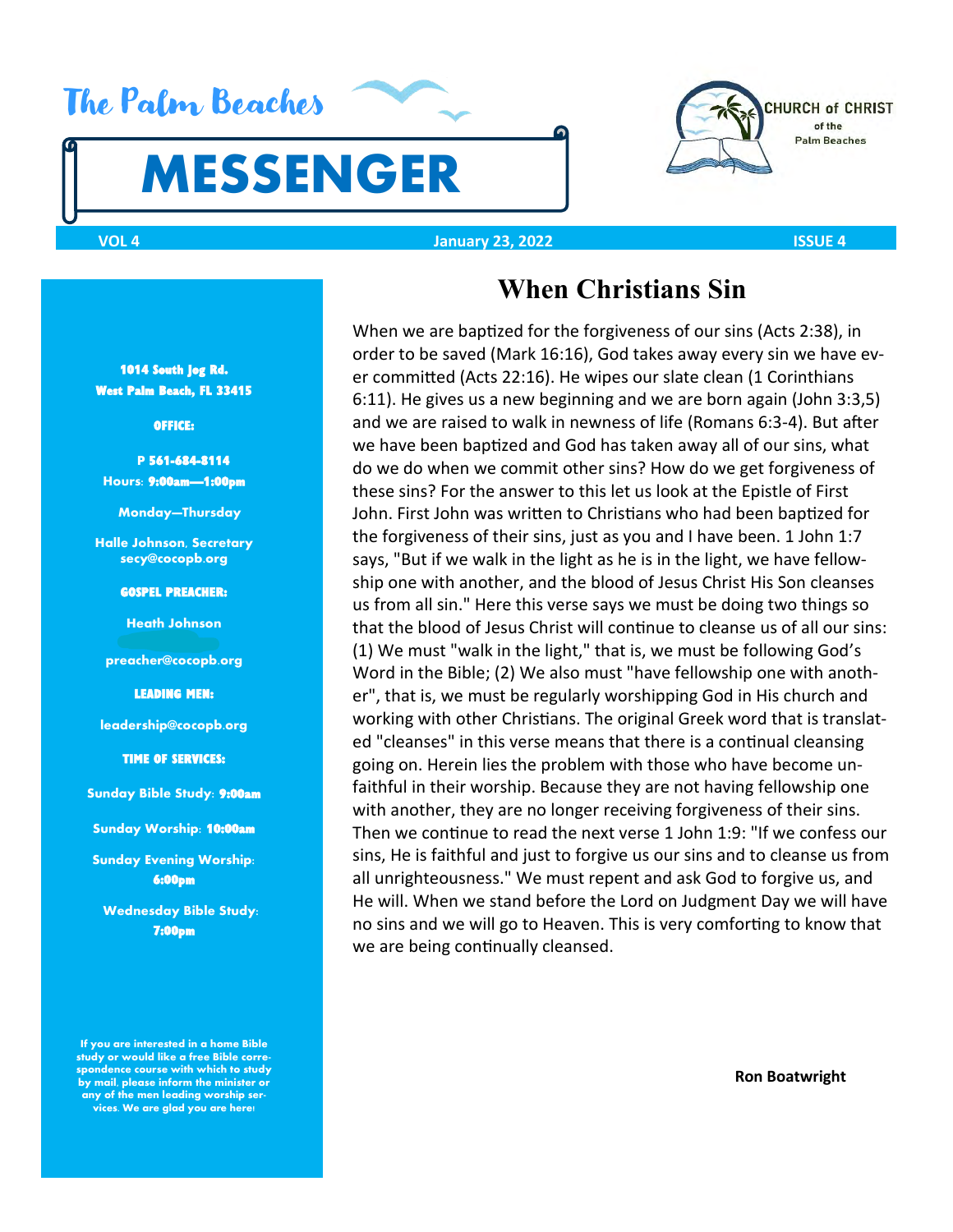### **Eternity to Think**

### WELCOME!

**Welcome to the services of the church of Christ of the Palm Beaches! You are our honored guest!**

**We are a congregation of the church of which you can read in the Bible. We strive to do Bible things in Bible ways and to call Bible things by Bible names; to be Christians and Christians only. It is our goal to simply and plainly preach and teach New Testament Christianity.** 

**You will find our worship simple and according to the New Testament pattern. We worship the same way that Peter, Paul, and John worshipped—In spirit and in truth (John 4:24).** 

**Our Headquarters is in heaven, our Creed is Christ and our book is the Bible. The Bible only will make Christians only and that is our plea.**

**We certainly hope that all we do will be encouraging and uplifting to you. Please take a moment to fill out a visitors' card located in the pew in front of you and place it in the card holder at the end of the pew.** 

He had planned on dying, not at 36. Like the rest of us, he had planned on living and those plans centered around the things which, to him, were more important and more pressing than others. He had not planned on leaving two little children and a wife alone to rear them. Yet, he did. His funeral was yesterday, and he did leave those little children and her. He left everything else in this world. We did not know him nearly as well as we would have liked. The church had helped obtain medicine he needed, and we had taken the opportunity to invite him to learn about Jesus, the Great Physician. Telephone conversations ensued. Letters and tracts were sent with hope. Numerous visits made, seemingly had no effect. Time went by too quickly and he was not saved. You see, he was always too busy. Too busy to come to worship. Too busy to bring his family. Too busy to study the Bible. Too busy to save his soul. Too busy to serve the Lord. It seemed he was always working, or he had just come from work and was tired, or he was just about to go to work. He was busy so, in his mind, he justified his actions and reasoned away his and their souls' needs. There was just no time then— and there is not time now, but now there is, for him, eternity. Eternity. Endless ages to think about time, 36 years of time to be exact, and its rejected opportunities. Eternity to think about a home into which Christ never was invited; to think about a spouse with whom he never sought the joy of salvation; to think about two little children for whom he never had the time to "bring them up in the nurture and admonition of the Lord" (Eph.6:4); and eternity to think about his soul, his most prized possession, which he sold for earthly wages and earthly pleasures. "For what is a man profited, if he shall gain the whole world, and lose his own soul? or what shall a man give in exchange for his soul?" (Mat. 16:26). His funeral was yesterday. He died without Christ and without hope (Eph. 2:12). For him, eternity is sealed. There is nothing I, the church, or anyone else on earth can do for him now. The burden of that thought is why, at 3:00 A.M., I am writing this article. Perhaps, someone will read it and realize the worth of their soul, the brevity of life and the eternity before them. For those still living, there is yet time and opportunity to obey God, but one day, it will be too late. "And as it is appointed unto men once to die, but after this the judgment" (Heb. 9:27). Friend, do not let death find you "too busy." Render obedience to the Lord today. Believe in Him (John 8:24). Repent of your sins (Acts 17:30). Confess Him as Christ (Mat. 10:32-33). Be baptized (Mark 16:16). Live faithfully (Rev. 2:10). Heaven will surely be worth it all.

**Bobby Liddell**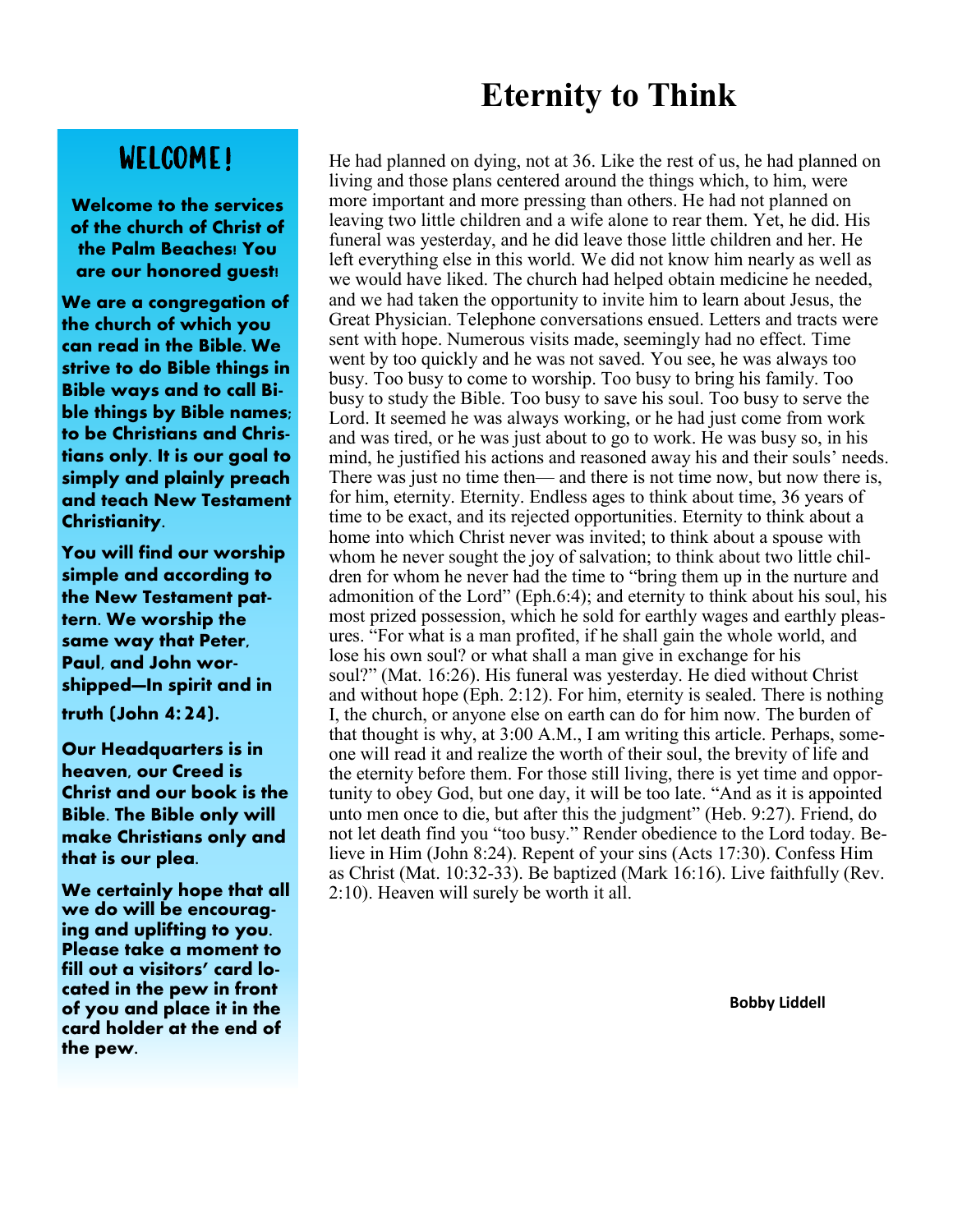### **PRIVILEDGED TO SERVE**

| <b>SUILLAY IVIOLIBILE VOLSILID</b>     |
|----------------------------------------|
| <b>SONG LEADER: Sterling Frederick</b> |
| <b>OPENING PRAYER/ SCRIPTURE</b>       |
| <b>READING: Angus May</b>              |
| <b>PRESIDING: Joe Lewis</b>            |
| <b>SERVING: Richard Gathright, Jim</b> |
| Bowman, Gary Lester & Brett Gray       |
| <b>CLOSING PRAYER: Mike Morakis</b>    |

**Sunday Evening Worship Morship Wednesday Bible Study SONG LEADER: Norman Delong OPENING PRAYER/SCRIPTURE READING: Chuck Canteen PRESIDING: Jim Rogers SERVING: Gary Lester CLOSING PRAYER: Terry West**

# **SONG LEADER: Tom Ramsey**

**OPENING PRAYER: Heath Johnson**

**CLOSING PRAYER: Chuck Canteen**



### **COCOPB Members Robin Landen,** is still recovering from her stroke. **Kay Vaughn,** is doing well, and continues to need our prayers. **Jon Jordan**, needs our prayers. **Monica Sinclair,** is doing well, and continues to need our prayers. **Helen Quintero,** had her surgery, and is recovering. **Family of COCOPB Members Penny Hinton,** Michelle Hinton's mother, is struggling with her health. **Laverne Byzek** , John Smith's sister, continues to need our prayers. **Hazel Voight,** Nancy Sparks' sister, is in hospice care and is suffering with bed sores. **Tony Flegert,** Maureen machan's son in-law, is in the hospital. **David Echeverria,** Carlos Echeverria's brother, is having difficulties and need's prayers. **Katie Goodell**, Terry & Sandy Mann's niece, had a very successful brain surgery and is recovering. **Jan Richardson**, Marsha Morakis's mother, was diagnosed with lung cancer. **Jace Blackshear**, Joel Blackshear's grandson, needs our prayers. **Friends of COCOPB Members Shut-ins Jack Lee Lena Morris**

**Tina Wagner,** continues to need our prayers.

**The Family of Glenda Smith**, a friend of Heath and Halle's Family, Glenda Smith Passed away.

**COCOPB Members Traveling** 

None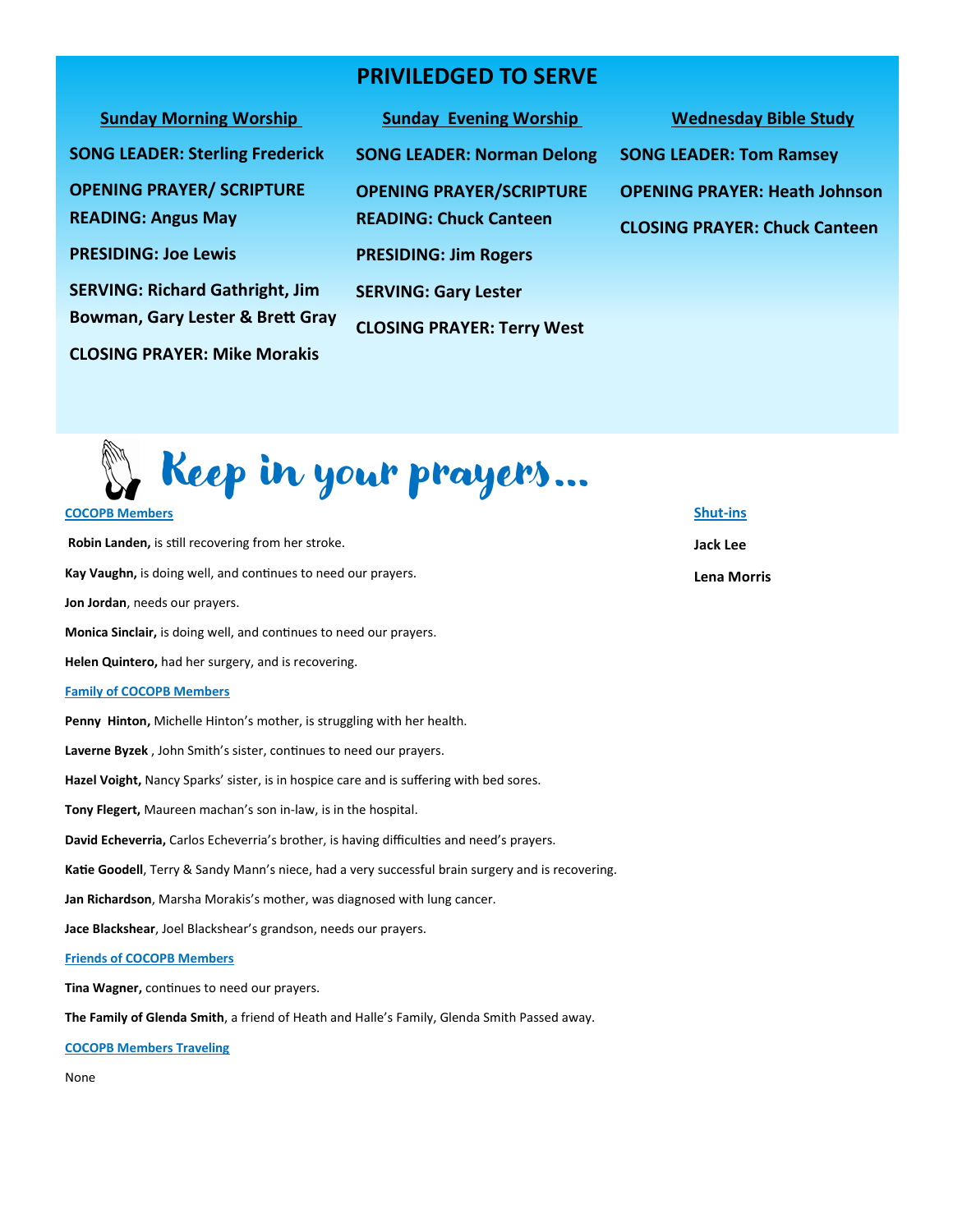

# THE PREACHER'S FILES



# QUOTE OF THE WEEK

"Faith alone" is as lethal as "ye shall not surely die."

-David Thorpe

### FOOD FOR THOUGHT:

When a man is honestly mistaken and hears the truth, he will either quit being mistaken or he will cease being honest.



### WEEKLY BIBLE READING

| Jan. 23rd        | S. of Sol. 3-5  | Phil. 2:12-30 |
|------------------|-----------------|---------------|
| 24th             | $6 - 8$         | $3 - 4:1$     |
| 25th             | <b>Obadiah</b>  | $4:2 - 23$    |
| 26th             | <b>Joel 1-3</b> | Col.1:1-20    |
| 27 <sub>th</sub> | Jonah 1-4       | $1:21-2:7$    |
| 28th             | <b>Amos 1-4</b> | $2:8-3:4$     |
| 29th             | $5-9$           | $3:5 - 4:1$   |

**By following this schedule, you will be able to read the entire Bible in a year.** 

### GEMS FROM GREEK

Diabolos (Adj). Gr. διαβόλους

"Slanderous, accusing falsely, the slander, the Devil."

The Devil is called "the tempter" in Matt. 4:3. And it is used to describe one who makes proof of, or puts on. to the test. The Devil put Jesus to the test! The Devil had devices (2 Cor. 2:11), he will take advantage of us if we let him. Resist the slander and he will flee from you (Ja. 4:7).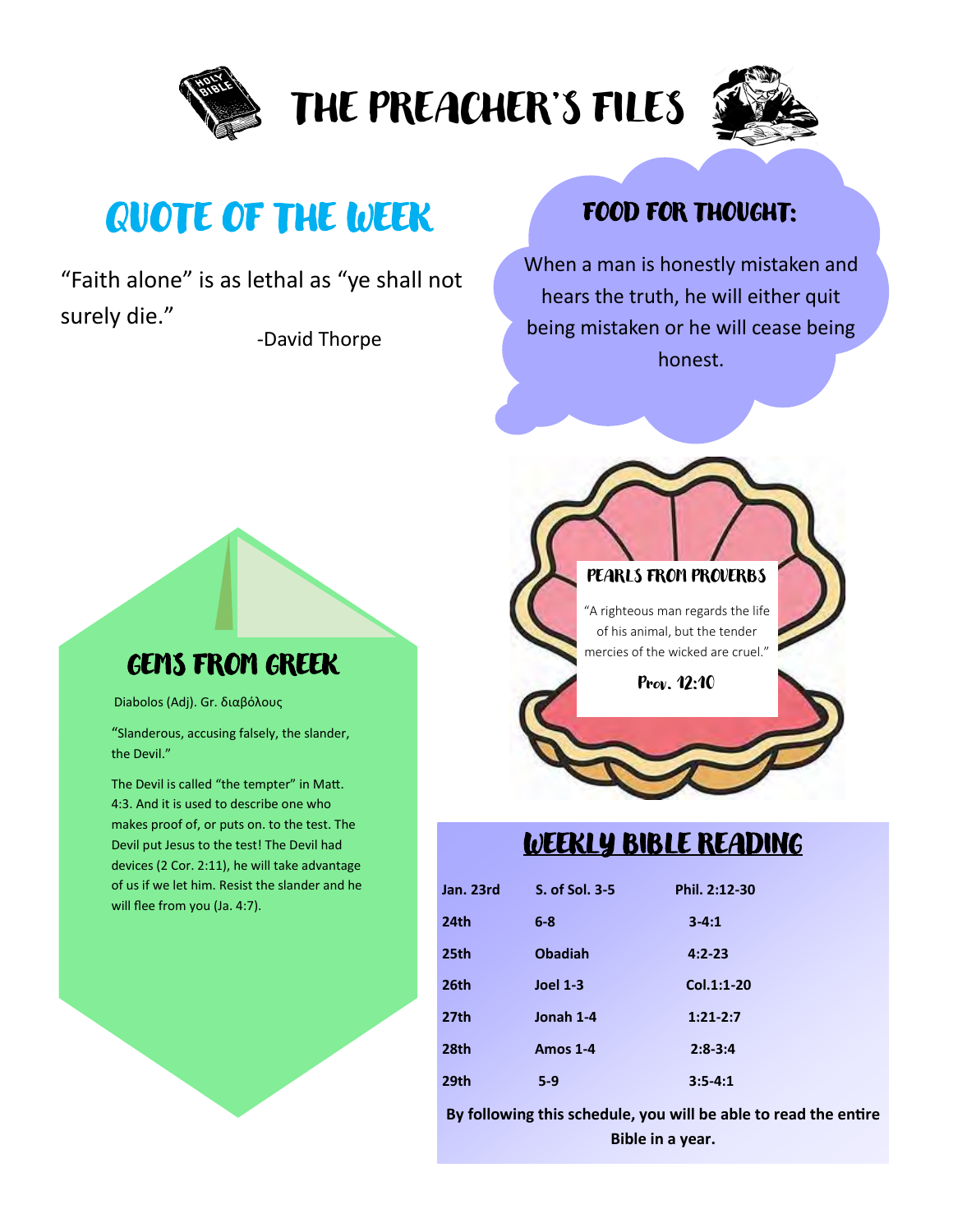

**NEWS & NOTES**



BIRTHDAYS AND ANNIVERSARIES

## BIRTHDAYS

MAUREEN MACHAN 1/8 ERIBERTO VASQUEZ 1/21 WARREN & NANCY SPARKS 1/17

MICHELLE HINTON 1/9 BRETT GRAY 1/23

Anna Iglesias 1/14 Vera Gray 1/28

Ron Cullom 1/18

Donna MacDougall 1/19

### **ATTENDANCE Jan. 16th**

**Sun. Bible Study:** 22 **Sun. A.M.** 52 **Sun. P.M.** 30 **Wed. Bible Study:** 23 **Contribution:** \$4,276.00 **Weekly Budget:** \$4,147.00 **Variance:** + \$129.00

# **TODAY'S SERMONS** AM:"THE SUFFERING SERVANT OF JEHOVAH" PM:"WHEN WORSHIP BECOMES A BURDEN"



The pantry Needs no more donations at this time!! Thank you to those who donated!



The Minister and Mocha is starting back this month!! If you didn't get a chance to sign up last year, look for new sign up sheets coming soon on the table in the foyer!



Please do not take any pantry items out of the donation bin In the foyer! Please see **Maureen Machan** if you need assistance with the pantry! Thank you.